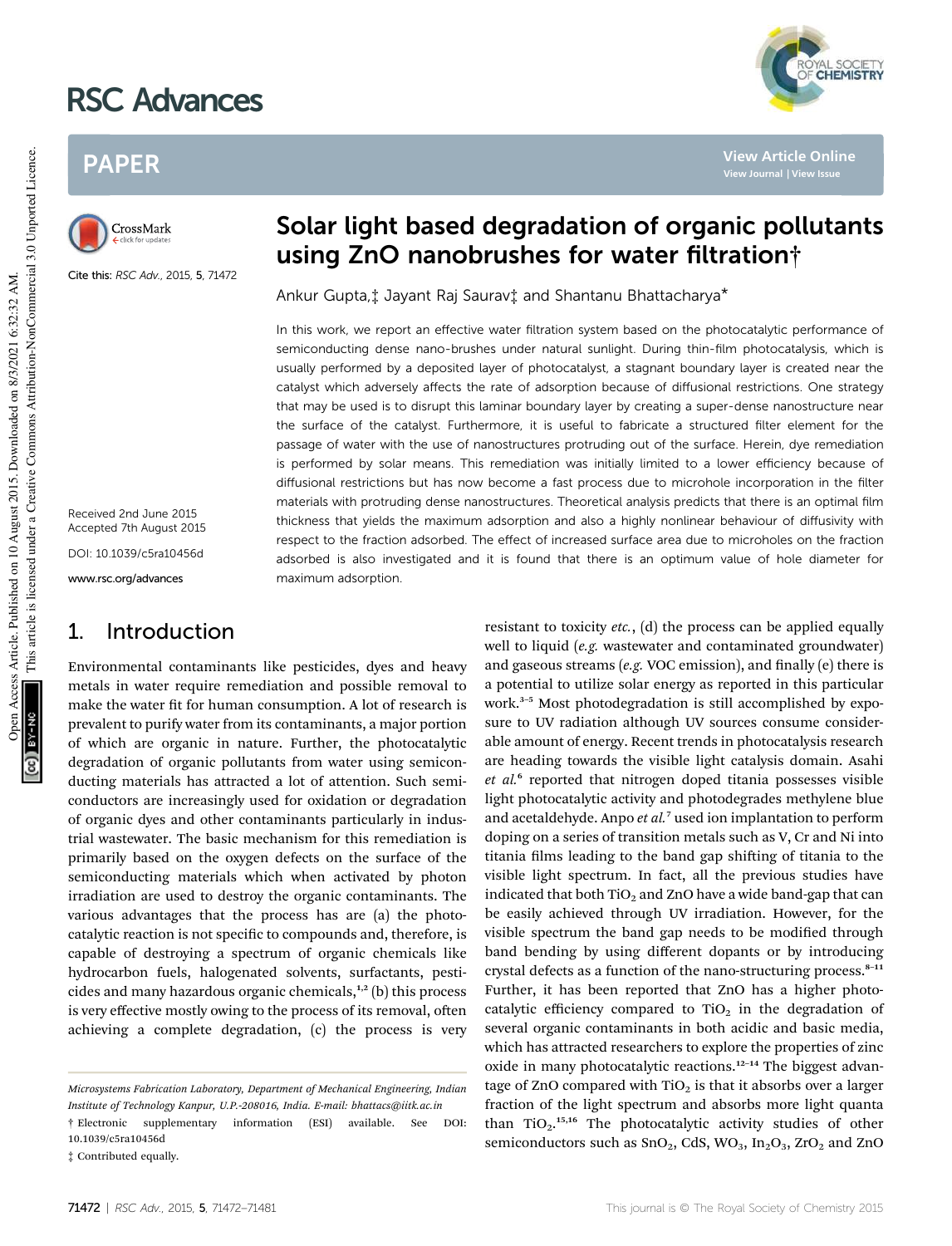have been undertaken by various research groups.<sup>17-26</sup> The current study is more application oriented where we describe a perforated water filtration membrane with the zinc oxide as pinned nano-brushes standing upright from the surface of this membrane.

The mechanism for the photocatalytic activity of such ZnO tall nanostructures is fairly well known.27,28 Most researchers have earlier used ZnO in a nano-powder form dispersed in industrial water for the photo-degradation of organic pollutants. However, there is an additional requirement of this method to re-filter such water, which imposes the additional constraints of achieving pure water samples due to the difficulty of re-filtering these nano-sized components.<sup>29,30</sup> In fact, a variety of initiatives have been ongoing to tag such nano-particles with magnetic materials and then drag the particles through the water sample to remediate the dissolved organic pollutants.<sup>31</sup> This also poses an additional constraint of high turbidity and reduced depth of photon penetration primarily owing to the slow settling rates of the dispersed nano-phase.

The thin-film technique appears to have lots of potential in photocatalytic applications although the diffusion limitations prevent the laminar boundary layer from getting disrupted. Our fabrication technique involves templating the ZnO tall nanostructures so that they orient in a pinned upside manner, carpeting a micro patterned film over an aluminium thin sheet (thickness 1 mm). This results in a filter which can be immersed inside the fluid which flows across the perforated membrane and this element removes the possible diffusion restrictions as in the case of thin solid films of catalyst materials. The validation of this filter membrane has been performed through photocatalytic dye degradation and we have observed a significant rise in efficiency of photodegradation using a solar spectrum.

## 2. Materials and methods

In order to fabricate the pinned standing nanostructures, the chemical reagents used are PGMEA (propylene glycol methyl ether acetate, M/s Sigma-Aldrich, CAS no. 484431-4L), PPG (polypropylene glycol, M/s Sigma-Aldrich, CAS no. 25322-69-4) (molecular weight: 20 000 g mol<sup>-1</sup>) and PMSSQ (SGR650F, M/s Techmiglon, CAS no. 68554-70-1). The chemicals are mixed using methods as detailed below and the zinc oxide nanoseed particles are dispersed into the mixture. The nanoseeds are formulated using zinc chloride (M/s SDFCL, India) and isopropyl alcohol (M/s SDFCL). The dispersion of the solution is carried out by using ultrasonication and vortexing and this solution is coated as a thin film over a planar aluminium sheet. Zinc nitrate (M/S SDFCL, India) and hexamethylene tetra amine (HMTA, M/S SDFCL, India) are utilized for vertical growth enhancement of the ZnO nanobrushes. The following detailed synthesis steps are utilized for preparation of the filter membrane.

#### 2.1 Fabrication of ZnO nanoseeds

ZnO nanoseeds are synthesized with the help of zinc chloride (M/s MERCK Specialties Pvt. Ltd.) (0.5 M in 10 mL isopropanol) and NaOH pellets (M/s SAMIR TECH-CHEM Pvt. Ltd., India) (0.25 M) which are properly mixed while stirring. This solution is filtered using 0.45  $\mu$ m micro-syringe filters (M/s Millipore) and applied in a drop wise manner on a pre-cleaned silicon substrate. This deposited film is heated to  $\sim$ 200 °C and held at this temperature for a few seconds. This process is repeated several times to ensure the formation of a uniform seed layer on the substrate surface. At 200  $^{\circ}$ C, the zinc chloride crystals decompose to formulate ZnO seeds.27,28 The seeds are extracted from the surface by scratching them into a powder and retaining for the next step.

## 2.2 Fabrication of ZnO nanowires and a water filtration system

In order to synthesize dense ZnO nanobrushes, poly-methyl silsesquioxane (PMSSQ) nanoparticles are initially mixed with poly-glycol methyl ether acetate (PGMEA) (1 : 5 weight ratio) and homogenized through ultra-sonication. This solution is further mixed into an already prepared PPG–PGMEA solution (1 : 1 weight ratio). 5 g of this newly prepared solution is again mixed with the scratched ZnO powder (0.1 g) as described in Section 2.1 earlier. A small part of the final solution is extracted using a hypodermic syringe, and is poured in a drop-wise manner through an end filter  $(0.45 \mu m \text{ s}$ ieve)  $(M/s \text{ Millipore})$  onto the substrate until a uniform deposition is observed over the substrate. The deposited film is heated above the decomposition temperature of PPG  $(>200 °C)$  causing evaporation. The thermal decomposition and subsequent removal of the PGMEA and PPG phase causes entropic disturbances within the dispersed nanoparticles (both PMSSQ and ZnO) eventually leading to particle–particle cross linking and a heterogeneous distribution of the ZnO nanoparticles within the PMSSQ matrix at variable heights from the base of the film. This highly seeded matrix is utilized as a template to instigate the growth of the ZnO vertical nano-structures. The seeded substrate is placed upside down in the solution made up of  $(0.01 \text{ M})$  Zn $(NO<sub>3</sub>)<sub>2</sub>$  and (0.05 M) HMTA in DI water (500 mL) and kept inside a gravity fed convection oven at 90  $^{\circ}$ C for over 24 hours. The chemical reaction which occurs inside the solution initiates with hydrolysis of HMTA in water releasing HCHO and NH<sub>3</sub>. NH<sub>3</sub> is slowly released and assists in the formation of hydroxyl ions which leads to the minimization of bulk nucleation of  $\text{Zn}^{2+}$  in solution. This film is developed over an aluminum sheet (thickness  $\sim$  1 mm) with an imprinted array of perforations formed earlier on the aluminum through an electro-discharge machining process (Ezee drill, M/s Ratnaparkhi Electronics). The diameters of the holes formed were 500 microns and the centre to centre distance of these holes in the array was around 2 mm.

#### 2.3 Photocatalytic study

The photocatalytic efficiency of the synthesized ZnO nanobrushes and nanopowders was tested by measuring the photocatalyzed degradation rate of the organic dye, methylene blue (M/s Sigma-Aldrich) in aqueous solution using sunlight. Samples of degraded dye solutions were taken after various time intervals and their absorbances were measured by a UV-visible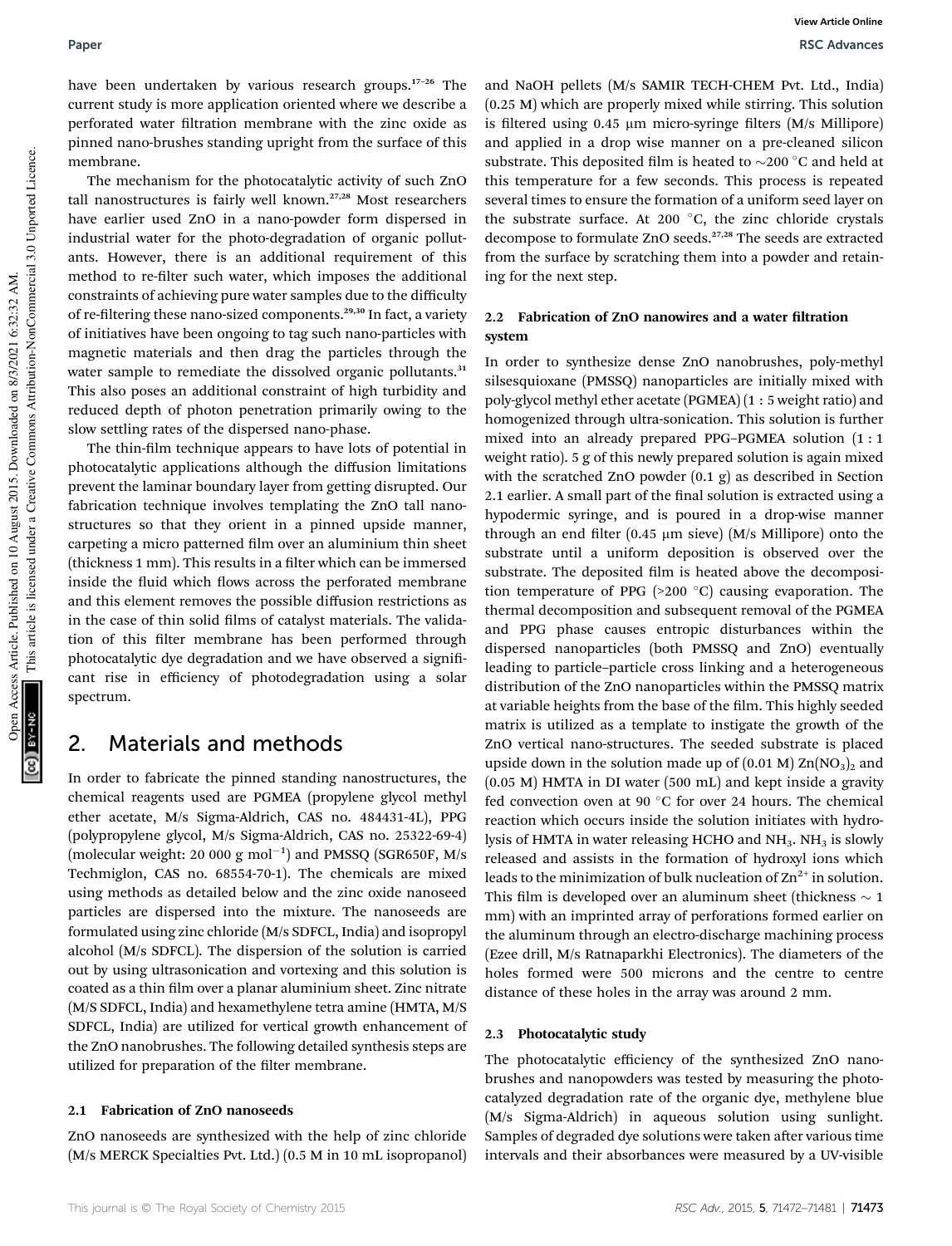#### RSC Advances **RSC Advances** Paper **RSC Advances** Paper **Paper Paper Paper Paper** Paper Paper Paper Paper Paper Paper Paper Paper Paper Paper Paper Paper Paper Paper Paper Paper Paper Paper Paper Paper Paper Paper Paper Pap

spectrophotometer (Thermo Scientific™ Evolution 300) to evaluate their concentration change, *i.e.* the degradation rate of the dye.

#### 2.4 Experimental set-up for thin film photocatalysis

To evaluate the photocatalytic property of the ZnO thin film and for verifying the results of theoretical modelling, 200 mL aqueous solution of methylene blue (MB) of concentration 17.5  $mg L^{-1}$  was kept in a Petri dish along with an immobilized thin film of ZnO on a plain silicon substrate without any perforations. The total deposited mass of ZnO on the substrate was 144 mg. Slow manual stirring of the solution was performed at regular intervals. The set-up was kept beneath sunlight of an average solar intensity of 110 mW  $cm^{-2}$  which was calculated latitude/longitude-wise and timewise at the place of experiment [http://pveducation.org/]. The sample measurements were taken at time  $t = 0$  and then after every subsequent 30 minutes under the solar exposure. Fig. 1 is a schematic describing the actual experiment.

#### 2.5 Experimental set-up for the photocatalytic water remediation system

For making thin-film photocatalysis more effective, a semiconductor based photocatalytic water filtration element is synthesized. It is a known fact, that adsorption and diffusion play major roles in photocatalysis in thin-film photodegradation, and a constant volume of aqueous solution can form a stagnant boundary layer near the catalyst surface which can reduce the rate of adsorption and diffusion. To fix this issue an array of microholes were drilled on the substrate where the zinc oxide was pinned and upstanding nanostructures were realized at a later stage. This ensured that there was proper water circulation through the catalyst as coated on the perforated filter membrane and thus the boundary layer based diffusion limitations were no longer applicable for such a system. Fig. 2 shows the schematic of a complete set-up of the water filtration system with a pair of such filter membranes completely immersed in the polluted water sample. Further, the membranes were made to stand in a vertical direction exposing the maximum portion of the water sample to the filter membrane. 200 mL aqueous solution of methylene blue (MB) of



Fig. 1 The experimental set-up schematic for photocatalytic degradation with the ZnO thin film.

concentration 20 mg  $L^{-1}$  was prepared to study the degradation of the dye in the water sample. The total deposited mass of the photocatalyst (ZnO) on both filter membranes was around 120 mg. Slow stirring of the solution was performed at regular intervals to ensure complete circulation of the water sample through the filter elements.

## 3. Theoretical modelling

This theoretical study incorporates the mechanisms involved in the photocatalytic degradation of the organic dyes in a thin-film catalyst. The model mainly focuses on the transport and degradation of the initial contaminants. However, the byproducts of a photocatalytic reaction can affect the behaviour of the reaction but analysis of these disturbances and effects are beyond the scope of this study. Fig. 3 shows the descriptive conceptual model for degradation by the continuous thin-film ZnO photocatalyst. The aim of this study is to express the time of degradation of the continuous thin film, reaction rate constant and then to extrapolate the methodology to express the parameters for the perforated filter membrane.

Fig. 3 shows that a thin layer of the ZnO catalyst is deposited on a silicon substrate acting as an inert carrier or support. This thin-film on a carrier assembly is dipped in the organic dye aqueous solution while the whole set-up is being exposed to sunlight (110 mW cm<sup>-2</sup>). The intensity of the light rays weaken as they penetrate through the ZnO layer. The attenuation caused by the solution is assumed to be insignificant compared to attenuation by the thin film catalyst. Dye molecules migrate and diffuse into the catalyst. The diffused dye molecules are degraded photocatalytically by radicals generated inside the catalyst films by the photon irradiation process. The above mentioned sequence of events explain the concentration profile



Fig. 2 (a) The schematic layout of the filter membranes, (b) microhole array based substrate over which the film has been deposited and (c) the fabricated modified thin-film catalyst with FESEM images as shown in  $(d)$  and  $(e)$ .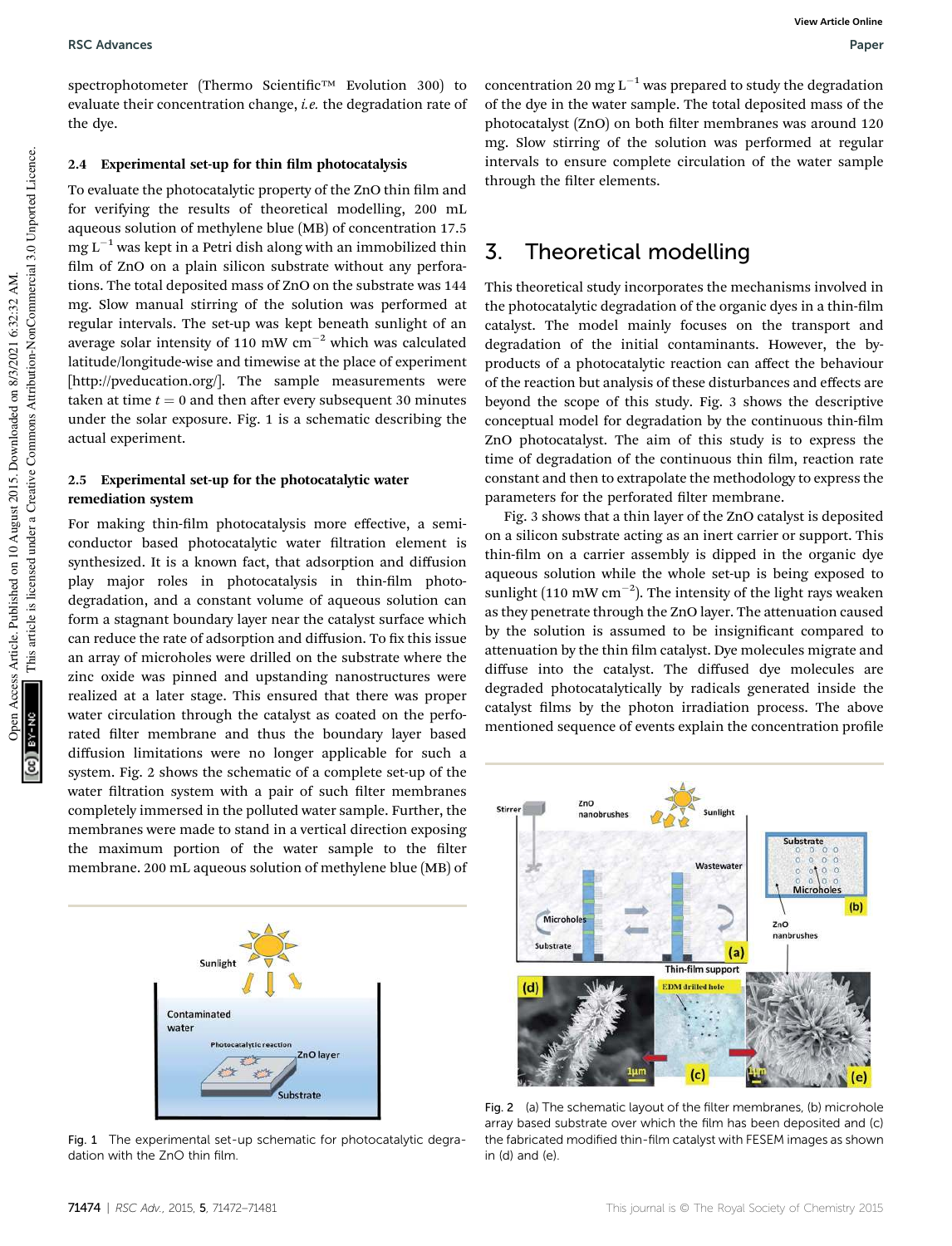

Fig. 3 The conceptual model for photo-degradation in a thin-film catalyst; (a) system configuration and (b) coordinate system and concentration profile.

of contaminants and intensity profile of solar light in the catalyst.

A Cartesian coordinate is defined in the thin-film catalyst to describe the concentration and intensity profile. The origin of the coordinate is located at the surface  $(z = 0)$  of the substrate. The diffusion and photocatalytic reaction rate of the organic dye into the thin film catalyst can be described by following equation.

$$
\frac{\partial c}{\partial t} = D \frac{\partial^2 c}{\partial z^2} - kc^n S^m \quad 0 \le z \le T \tag{1}
$$

In eqn (1), "*c*" is the adsorbed concentration of organic contaminants in the catalyst (mg  $g^{-1}$ ), "*D*" is the diffusivity of contaminants in the catalyst (cm<sup>2</sup> per day), "*k*" is the reaction rate constant for the photodegradation reaction, "*S*" is the intensity of light irradiated on the catalyst  $(\text{W cm}^{-2})$ , " $T$ " is the thickness of catalyst (cm), "*t*" is the reaction time (s), and *m* and  *are reaction order constants. As represented in eqn*  $(1)$ *, the* diffusion of molecules is represented by Fick's second law.<sup>32</sup> The last term on the right hand side describes the photodegradation of the organic dye. The rate of reaction is taken to be proportional to  $m^{\text{th}}$  order of intensity (*S*) of light and  $n^{\text{th}}$ order of adsorbed contaminant concentration (*c*).

Previous studies have shown that photocatalytic degradation is initiated by the adsorption of molecules on the catalyst surface.<sup>30,33</sup> This adsorption can form a single layer of molecules on the surface and this is depicted as a kink in the concentration of organic molecules in Fig. 3. The Langmuir–Hinshelwood (L–H) isotherm, which is developed on the basis of single layer coverage of molecules can be utilized to describe this kink step.

$$
c_{|z=T} = \frac{c_{\text{max}} b C_{\text{w}}}{1 + b C_{\text{w}}}
$$
 (2)

Eqn (2) shows the adsorbed and liquid phase concentration  $(C_w)$ of contaminant molecules on the catalyst surface.  $c_{\rm max}\,({\rm mg}\,{\rm g}^{-1})$ and  $b$  (L mg<sup>-1</sup>) are the coefficients for the Langmuir-Hinshelwood isotherm. *c*max represents the maximum adsorption capacity when a complete monolayer is formed. *C*<sup>w</sup> denotes the liquid phase concentration on the catalyst surface.

The attenuation of incident light in the catalyst is described by the Beer-Lambert expression<sup>34</sup> that follows an exponential decay law.

$$
S = S_0 \times 10^{-\alpha(T - Z)} \quad 0 < z < T \tag{3}
$$

 $S_0$  is the intensity of irradiated light (W cm<sup>-2</sup>) and  $\alpha$  is the attenuation coefficient for incident light in the catalyst  $\rm (cm^{-1}).$ 

Eqn  $(1)$ – $(3)$ , describe the basic mechanisms involved in the process of photodegradation of organic dyes in a thin-film catalyst. Organic molecules diffuse from the bulk liquid into the catalyst. This migration flux can be described using Fick's first law. $32$ 

$$
\frac{\mathrm{d}C_{\mathrm{b}}}{\mathrm{d}t} = -\frac{A}{V}k_{\mathrm{f}}(C_{\mathrm{b}} - C_{\mathrm{w}})
$$
\n(4)

In eqn  $(4)$ , " $A$ " is equal to the exposed surface area of thin-film catalyst  $(cm^2)$ , "*V*" is the volume of solution  $(cm^3)$ , and " $k_f$ " is the coefficient of film-transfer across the boundary layer (cm  $s^{-1}$ ). "*C*b" denotes the concentration in bulk liquid. To completely describe the photocatalytic performance, two initial conditions (ICs) and two boundary conditions (BCs) are mentioned in eqn  $(5)$ – $(8)$  as follows:

$$
IC1: Cb = C0 at  $t < 0$  (5)
$$

$$
\text{IC2: } c = c' \text{ at } t < 0 \tag{6}
$$

$$
\text{BC1}: \frac{\partial c}{\partial z}(\text{at } z = 0) = 0 \quad t > 0 \tag{7}
$$

BC2: 
$$
\rho_f
$$
  $D \frac{\partial c}{\partial z}$  (at  $z = T$ ) =  $k_f$ ( $C_b - C_w$ ) at  $t > 0$  (8)

"*C*0" and "*c* 0 " are the initial concentrations of organic molecules in the bulk liquid and catalyst, respectively. " $\rho_f$ " is the density of the thin-film ZnO catalyst (g  $cm^{-3}$ ). BC1 is a no-flux condition at the catalyst-substrate interface. BC2 specifies the continuity of mass flux on the liquid–catalyst interface. Eqn  $(1)$ – $(8)$  establish the basis of a theoretical model for the photocatalytic reaction in a thin-film ZnO catalyst. The equations were solved numerically using a combination of the orthogonal collocation method (OCM)<sup>35</sup> and numerical extrapolation (Euler method).<sup>36</sup> The solutions from the methods mentioned above provide reasonable results which are verified against the experimental data.

In order to obtain a set of normalized equations, the dimensionless variable *z*\* is introduced,

$$
z^* = \frac{z}{T} \quad \text{for } 0 \le z^* \le 1 \tag{9}
$$

The dimensionless variable  $z^*$  was substituted into eqn  $(1)$ – $(8)$ to obtain a set of normalized equations. Subsequently, an orthogonal polynomial was selected to approximate the concentration of contaminant and the symmetrical concentration profile with respect to  $z^* = 0$ , which suggested a symmetrical Legendre polynomial. It has been shown that six internal collocation points can yield accurate results for diffusional problems.<sup>37</sup> Hence a sixth order Legendre polynomial is selected for this study.

This article is licensed under a Creative Commons Attribution-NonCommercial 3.0 Unported Licence.

This article is licensed under a Creative Commons Attribution-NonCommercial 3.0 Unported Licence.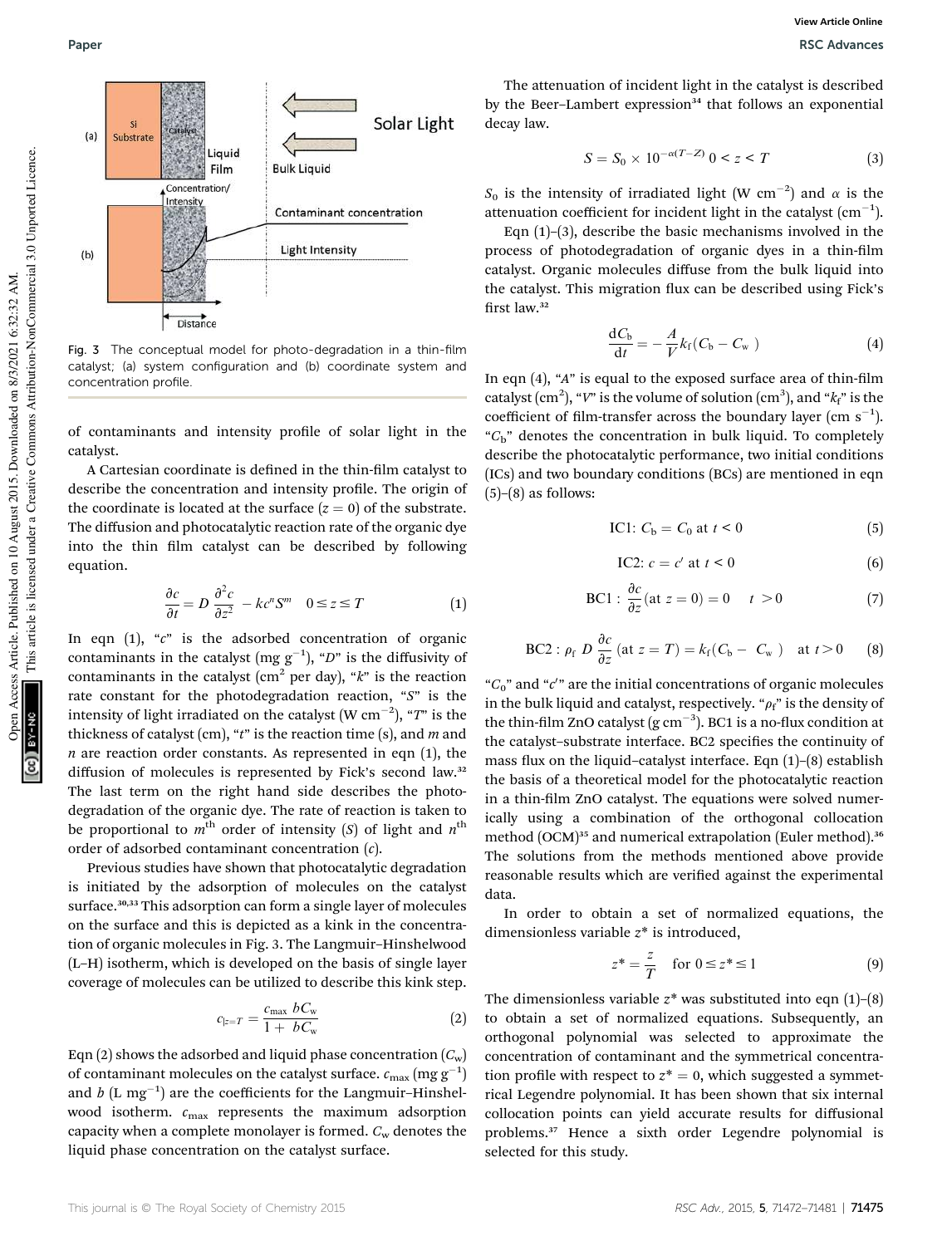RSC Advances **RSC Advances** Paper **RSC Advances** Paper **Paper Paper Paper Paper** Paper Paper Paper Paper Paper Paper Paper Paper Paper Paper Paper Paper Paper Paper Paper Paper Paper Paper Paper Paper Paper Paper Paper Pap

The application of OCM resulted in the replacement of the first and second derivatives with collocation matrices  $A$  and  $B$ , respectively. The coordinate *z*\* was also replaced by collocation point *X<sup>i</sup>* . The dimensionless equations for the photocatalytic model are presented as follows.

$$
\frac{dc_i}{dt} = \frac{D}{T^2} \sum_{j=1}^{NR} B_{i,j} c_j - k S_i^{m} c_i^{n} \quad \text{for } i = 1, ..., N \quad (10)
$$

$$
c_{NR} = \frac{c_{\text{max}}bC_{\text{w}}}{1 + bC_{\text{w}}} \tag{11}
$$

$$
S_i = S_0 \times 10^{-\alpha H(1-X_i)} \text{ for } i = 1, ..., NR \tag{12}
$$

$$
IC2: = c_i = c_0 \text{ for } i = 1, ..., NR
$$
 (13)

BC2: 
$$
\frac{\rho_f D}{T} \sum_{j=1}^{NR} A_{NRj} c_j = k_f (C_b - C_w)
$$
 (14)

The equation for bulk concentration eqn (4) is not changed because it is not dependent on the *z* variable. Boundary condition (BC1) on the carrier surface as shown in eqn (7) is satisfied automatically by the Legendre polynomial and hence eliminated safely. In the above equations, *N* is the number of internal collocation points, which is 6 in this study. Collocation point  $i = NR (= N + 1)$  is located on the surface of the thin film. Eqn (11) is now rearranged as follows:

$$
C_{\rm w} = \frac{c_{NR}}{(c_{\rm max} \ - \ c_{NR}) \times \ b} \tag{15}
$$

Eqn (15) is substituted into eqn (14), and then rearranged to get an implicit equation for  $q_{NR}$ . It is solved to get  $c_{NR}$  and then using  $c_{NR}$ ,  $C_{w}$  was calculated from eqn (15). The values of  $c_{NR}$ and  $C_w$  obtained are then substituted in eqn (4) and eqn (10) during numerical integration by Euler's method.

The numerical integration provides the concentration of contaminant in the catalyst  $(c_i)$  and in the bulk liquid  $(C_b)$ . Now the mass of molecules adsorbed  $(M_q)$  is obtained from solid phase concentration (*c*) by integrating using a quadrature in OCM as shown below.

$$
M_{\rm q} \,\,=\,\,A \,\,\times\,\,\,T \,\,\times\,\,\,\rho_{\rm f} \,\,\times\,\,\,\sum_{j=1}^{N\!R} \,\left({\bf W}_{j} \ \ \, \times\,\,\,\,\,c_{j}\right) \qquad \, (16)
$$

In eqn (16), "W" is a vector of the weights for the numerical quadrature. The mass of molecules removed by the photocatalytic reaction is calculated by subtracting the mass adsorbed and the mass remaining in the bulk liquid from the initial mass. The above described model is applicable to thin-film catalysts. An increase in the effective surface area of the substrate owing to the array of microholes on the substrate can be incorporated as follows:

Let us define a parameter, hole area density,  $p = ra/A$ , where *r* is the number and *a* is the area of microholes respectively, and *A* denotes area of substrate.

Since the microholes are cylindrical in nature, the effective area available to exposure can be defined as:

$$
A_{\rm eff} = A \left( 1 - p + 2hp \left( \frac{\pi}{a} \right)^{0.5} \right) \tag{17}
$$

where, *h* is the thickness of the substrate. In the above equation, the second term on the right hand side denotes the area loss due to the array of holes and the third term denotes the gain in surface area. The term *A* used in the eqn (4) has to be replaced by  $A_{\text{eff}}$  and the modification due to the microhole array can be seen in the diffusion flux equation as follows:

$$
\frac{\mathrm{d}C_{\mathrm{b}}}{\mathrm{d}t} = -\frac{A_{\mathrm{eff}}}{V}k_{\mathrm{f}}(C_{\mathrm{b}} - C_{\mathrm{w}})
$$
\n(18)

Using the above equation for migration flux, variation of the fraction adsorbed with microhole density can be tracked. The solution for the above described model is coded in MATLAB (v.2013, Licensed, IIT Kanpur).

## 4. Results and discussion

#### 4.1 Characterization

4.1.1 Structural characterization. Fig. 4 shows some representative FESEM images (FESEM, Quanta 200, Zeiss, Germany), taken in different zones and at various magnifications, of the vertically growing zinc oxide one-dimensional structures pinned into the nanostructured carpets. To visualize the length of the one-dimensional like structures, the SEM stage is inclined at 45 degrees and lengthways images of the wires are captured. Fig. 5(a) represents an EDAX analysis showing the presence of the elements, (Fig. 5b) shows the weight percentage of elements and (Fig. 5c) depicts the peaks corresponding to the elements present in the nanobrushes.

4.1.2 Fourier transform infra-red spectroscopy (FTIR). An FTIR spectrum of ZnO nanobrushes is presented in Fig. 6. The peak observed at  $\sim\!\!480$   ${\rm cm}^{-1}$  corresponds to the ZnO stretching vibrations. The wide peak in the range of 3300 to 3500  $\rm cm^{-1}$  is attributed to water molecules present in the sample. The two peaks at  $\sim$ 1500 cm<sup>-1</sup> and  $\sim$ 1600 cm<sup>-1</sup> are attributed to symmetric and asymmetric carboxylate bonds vibrations respectively.<sup>38</sup>

4.1.3 X-ray photoelectron spectroscopy (XPS). The XPS (model no. PHI 5000 Versa Prob II, FEI Inc) wide scan spectral results of ZnO nanobrushes are presented in Fig. 7. The elements with their molecular orbitals are denoted with the corresponding peaks. The peaks for Zn, C and O are analyzed further with narrow scan XPS spectral results.

The appearance of the peaks corresponding to  $Zn(2p)$ ,  $C(1s)$ and O(1s) is presented in Fig. 8 with narrow scan XPS results. The curve fitting shows that the  $\text{Zn}(2\text{p})$  spectrum shows a peak at  $\sim$ 1021 eV, which corresponds to zinc metal present in ZnO. The C(1s) spectra show two peaks at 284 and 289 eV which are assigned to carbon in C–C and O–C=O bonds. $39-41$  The O(1s) spectral peak at 531 eV may represent  $SiO<sub>2</sub>$  linkages (possibly because of polymethyl silsesquioxane PMSSQ) or metal oxides (ZnO). The atomic percentage from the XPS spectral results shows the element percent of Zn as 19.9%, C as 18.8%, and O as 61.3%.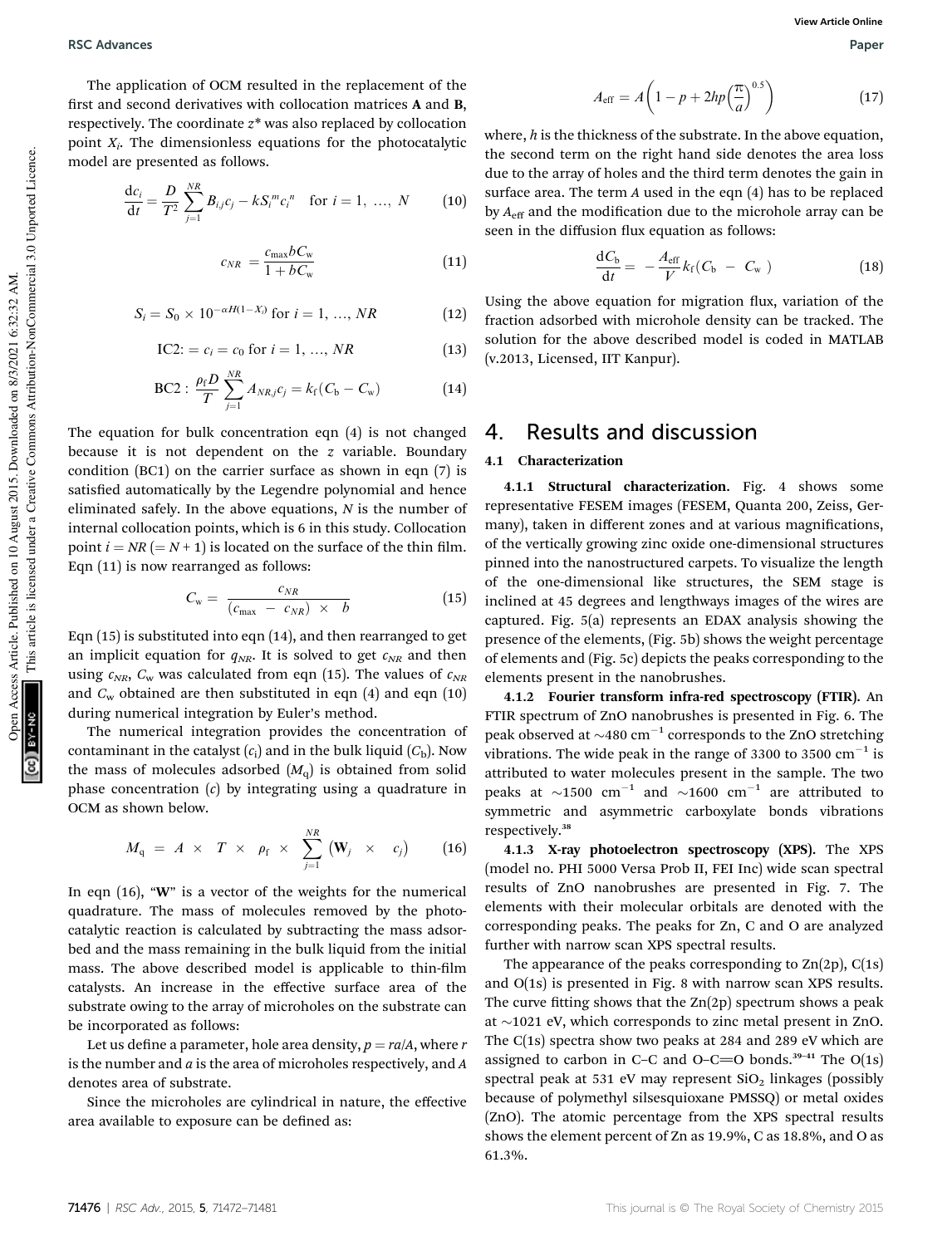

Fig. 4 A FESEM image of the fabricated nanobrushes.

| Element                 | Weight% | Atomic% |
|-------------------------|---------|---------|
| CK                      | 5.88    | 16.03   |
| <b>OK</b><br>Spectrum 1 | 23.88   | 48.83   |
| Zn K                    | 70.23   | 35.14   |
| <b>Totals</b>           | 100.00  |         |



Fig. 5 (a) The analyzed area for the EDAX analysis. (b) The weight percentage of elements, and (c) the peaks which correspond to the elements present in the nanobrushes.

4.1.4 X-ray diffraction. The XRD pattern of the fabricated ZnO nanobrushes is shown in Fig. 9. All the peaks could be safely indexed as ZnO wurtzite structure as found in the standard reference data (JCPDS S6-314). Diffraction peaks corresponding to (100), (101) and (002) are observed in the XRD pattern, showing the growth of ZnO crystallites along different directions.<sup>38</sup> Strong preferential growth is observed along the



Fig. 6 FTIR spectrum of the film.



Fig. 7 XPS plot for the ZnO brush based film.



Fig. 8 The narrow scan XPS results in which (a), (b) and (c) represent elements C, Zn and O respectively and (d) denotes the atomic percentages of these elements.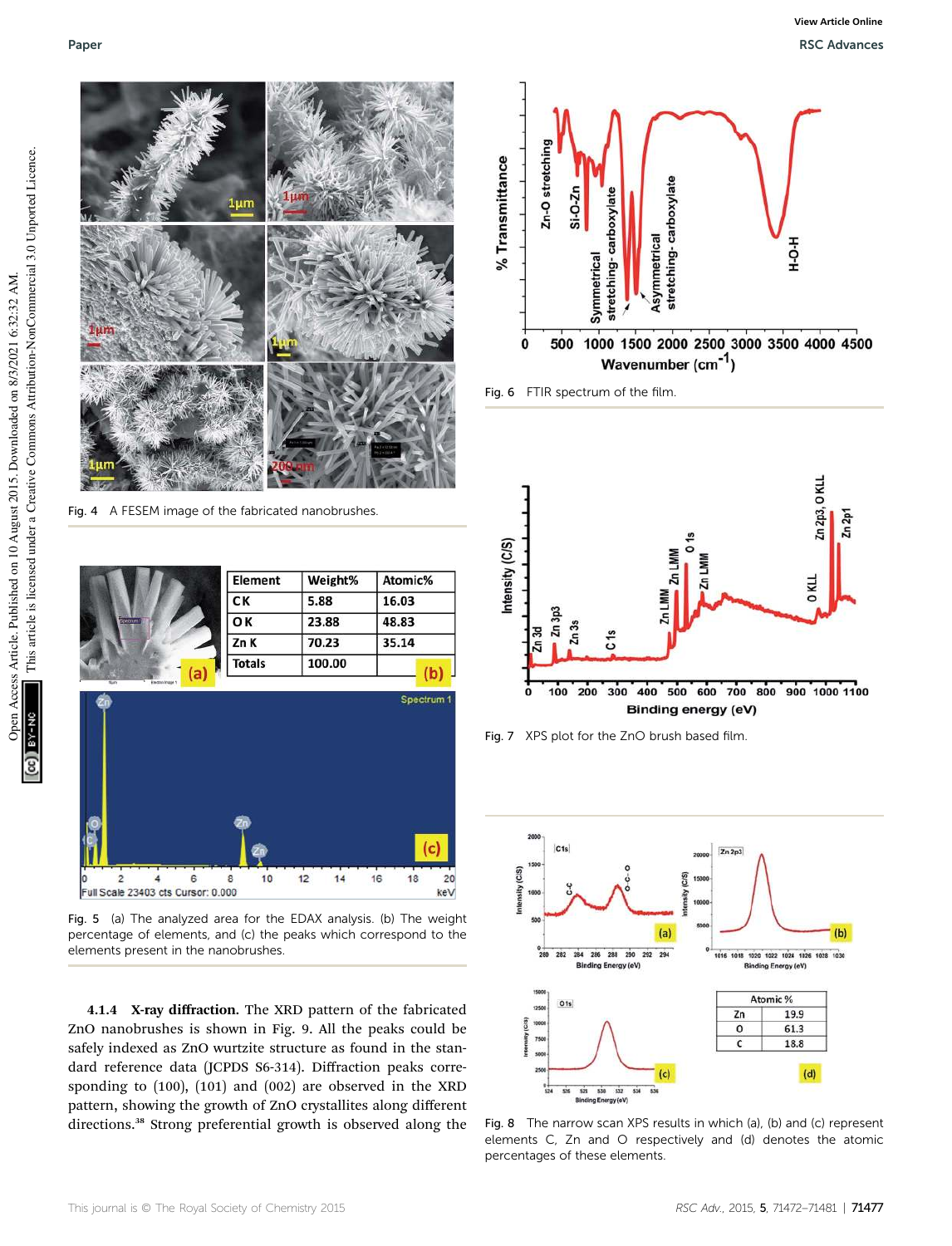RSC Advances **RSC Advances** Paper **RSC Advances** Paper **Paper Paper Paper Paper** Paper Paper Paper Paper Paper Paper Paper Paper Paper Paper Paper Paper Paper Paper Paper Paper Paper Paper Paper Paper Paper Paper Paper Pap

(002) plane indicating that the brushes are oriented vertically. This ensures the discontinuance of the laminar boundary layer.

### 4.2 Photocatalytic performance of the thin-film catalyst

Fig. 10(a) shows the UV-vis adsorption changes of MB in the presence of the ZnO thin-film catalyst under sunlight irradiation (110 mW  $\rm cm^{-2}$ ). Three absorbance peaks at 243, 286 and 664 nm can be observed from the UV-vis absorbance spectrum of the MB solution. The peaks at 243 and 286 nm are attributed to the absorbance of  $\pi \to \pi^*$  transitions, while the peak at 664 nm is attributed to the absorbance of  $n \to \pi^*$  transitions.<sup>42</sup> According to the changes of the absorbance intensity at 664 nm, the decolorization of MB solutions occurs in the presence of the ZnO thin film after 2.5 h and the photocatalytic reaction achieved an efficiency of 95%.

Fig. 10(b) shows that the model used for this study simulates the degradation of MB dye in sunlight reasonably well. It shows that the key mechanisms involved in the photocatalytic degradation in the thin film were captured in the model. These mechanisms include liquid-film transfer, adsorption, diffusion and photocatalytic degradation of organic molecules. Fig. 10(c) shows that the photocatalytic degradation of MB approximately follows first order reaction kinetics. The pseudo first order rate constant for this reaction is approximated as  $0.344\ h^{-1}$ . Further analysis of various catalytic properties *viz.*, diffusivity and thickness of the thin-film catalyst are performed with the help of this study.

The effect of molecular diffusion on the amount of dye adsorbed is shown Fig. 11(b). The fraction adsorbed increases initially with diffusivity but subsequently reaches a plateau. This is attributed to the fact that molecules can diffuse faster if diffusivity is higher. The plateau indicates a condition in which the organic molecules have fully penetrated into the catalyst so no more adsorption is possible. Fig. 11(a) shows the effect of increasing film thickness. It shows that an optimal thickness  $({\sim}5$  µm) exists for maximum adsorption. As reported in previous studies such as that by Tennakone *et al.*, <sup>43</sup> the degradation of carbofuran by a thin-film TiO<sub>2</sub> catalyst reached a maximum at about 20 coatings ( $\sim$ 6 µm). In another study, Kim and Anderson<sup>44</sup> used a TiO<sub>2</sub>-coated glass slide to destroy formic



Fig. 9 The XRD plot for ZnO film.



Fig. 10 The results of degradation of MB dye in natural sunlight with the ZnO thin-film catalyst. (a) UV-vis spectral plot for absorbance of MB degrading dye. (b) The theoretical and experimental data of MB degradation in the presence of sunlight. (c) Kinetics of photodegradation of the MB dye. (d) The gradual decolourization of the MB dye by the ZnO thin-film catalyst.

acid in an aqueous solution and reported that the amount of acid destroyed increased with an increase in the number of  $TiO<sub>2</sub>$ coatings until a maximum was reached at 7 layers. Although it is possible that organic dye molecules are adsorbed in the interior of the thick catalyst, this can only provide a partial explanation for the effect of film thickness. It is likely that more than one factor or parameter affects the degradation of organic molecules. The effect of increased surface area due to microholes on fraction adsorbed is investigated and shown in Fig. 12. This result shows an optimum value of the diameter of the hole in order to get the maximum fraction of adsorption.

## 4.3 Semiconductor based photocatalytic water filtration system

Fig. 13(a) shows the UV-visible absorption spectra of samples from the photodegradation of MB dye by the water filtration system. Fig. 13(b) is a comparison of the degradation efficiency of the modified thin films with and without microholes. The total degradation time taken by the modified thin film is 45 min less than that of a thin-film catalyst for the same level of degradation. This increase in efficiency of photocatalysis can be explained as follows. The microhole array provides a pathway



Fig. 11 Effects of catalyst properties on the amount of adsorbed fraction of contaminant. (a) The effect of varying thickness of catalyst and (b) the effect of varying diffusivity of catalyst.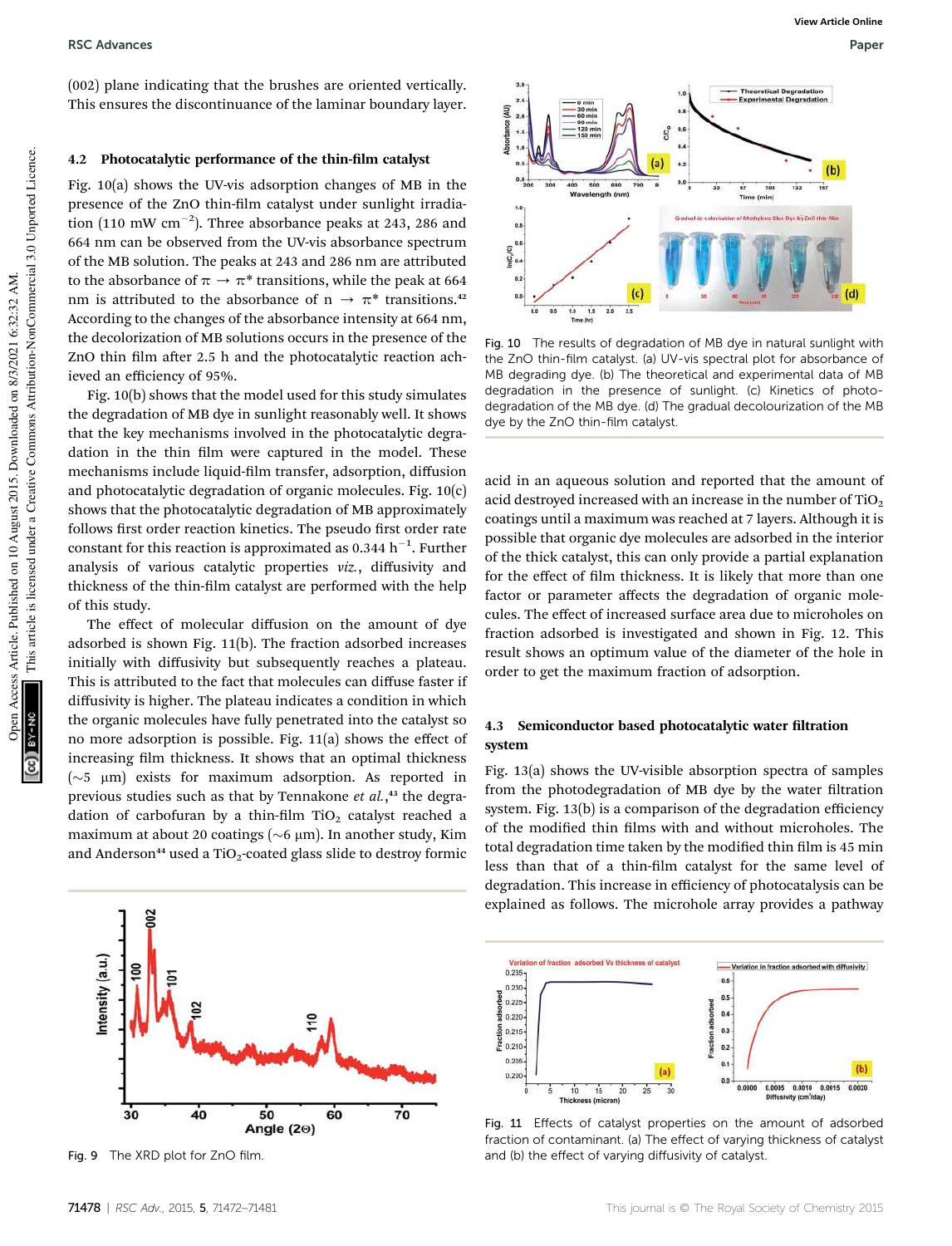

Fig. 12 The effect of variation of the hole area on the fraction adsorbed.



Fig. 13 The results of degradation of the MB dye with the ZnO thinfilm catalyst with microholes. (a) The UV visible spectral plot for MB dye with the ZnO modified film, (b) the comparison of the microhole based film and thin film without microholes, (c) a comparison of the reaction rates of photodegradation, (d) the gradual decolourization of Mb dye with the modified thin-film catalyst.

for the circulation of solution through the catalyst which avoids the formation of a stagnant boundary layer of solution near the catalyst surface. This circulation of solution ensures that the rates of adsorption and diffusion do not fall, so high rates of adsorption and diffusion in the thin-film catalyst with microholes increase the degradation efficiency.

The first order rate constant of photocatalytic degradation for the water filtration system is 0.309  $h^{-1}$  which is significantly higher than rate constant (0.2555  $\rm h^{-1})$  for the thin-film catalyst.

## 5. Conclusions

In this study, we have explored the potential of solar irradiation for photocatalysis of organic dyes for water filter development purposes. The water filtration system developed in this study shows a better efficiency than traditional thin-film catalysts. A mathematical model has been developed to incorporate

underlying mechanisms of the photocatalysis reaction in a thin film technique. The results obtained from the model are validated by experimental photocatalysis data. These mechanisms include liquid-film transfer, adsorption, diffusion and photocatalytic degradation of organic molecules. The model is also used to investigate the effects of catalyst properties like film thickness and diffusivity on the fraction of contaminant adsorbed on the catalyst. The results obtained from the model simulation show that there is a highly nonlinear behaviour of the catalyst properties and their adsorption efficiencies. The adsorbed fraction increases with diffusivity but after a point a plateau is reached. The results also show that an optimal film thickness exists which provides a maximum adsorption of contaminants on the catalyst surface. These results give some insight into the limiting factors in the thin film technique for photocatalysis. Thus, we have designed a filter element which increases the sample diffusion rate. This is achieved by disrupting the laminar boundary layer by diffusion through flow imposition *via* protruding nanostructures around microholes.

## Acknowledgements

The authors acknowledge the financial support of the Department of Biotechnology, Food Nutrition and security group to carry out this work. They also acknowledge the help and advice provided by the staff members of the DST unit of nanoscience at IIT Kanpur for carrying out all the characterization in this work.

## References

- 1 R. Venkatadri and R. W. Peters, Chemical oxidation technologies: ultraviolet light/hydrogen peroxide, Fenton's reagent, and titanium dioxide-assisted photocatalysis, *Hazard. Waste Hazard. Mater.*, 1993, 10(2), 107–149.
- 2 M. R. Hoffmann, S. T. Martin, W. Choi and D. W. Bahnemann, Environmental applications of semiconductor photocatalysis, *Chem. Rev.*, 1995, 95(1), 69– 96.
- 3 A. L. Pruden and D. F. Ollis, Photoassisted heterogeneous catalysis: the degradation of trichloroethylene in water, *J. Catal.*, 1983, 82(2), 404–417.
- 4 C. Kormann, D. W. Bahnemann and M. R. Hoffmann, Photolysis of chloroform and other organic molecules in aqueous titanium dioxide suspensions, *Environ. Sci. Technol.*, 1991, 25(3), 494–500.
- 5 J. C. Crittenden, J. Liu, D. W. Hand and D. L. Perram, Photocatalytic oxidation of chlorinated hydrocarbons in water, *Water Research*, 1997, 31(3), 429–438.
- 6 R. Asahi, T. Morikawa, T. Ohwaki, K. Aoki and Y. Taga, Visible-light photocatalysis in nitrogen-doped titanium oxides, *Science*, 2001, 293, 269–271.
- 7 M. Anpo, Y. Ichihashi, M. Takeuchi and H. Yamashita, Design of unique titanium oxide photocatalysts by an advanced metal ion-implantation method and photocatalytic reactions under visible light irradiation, *Res. Chem. Intermed.*, 1998, 24(42), 143–149.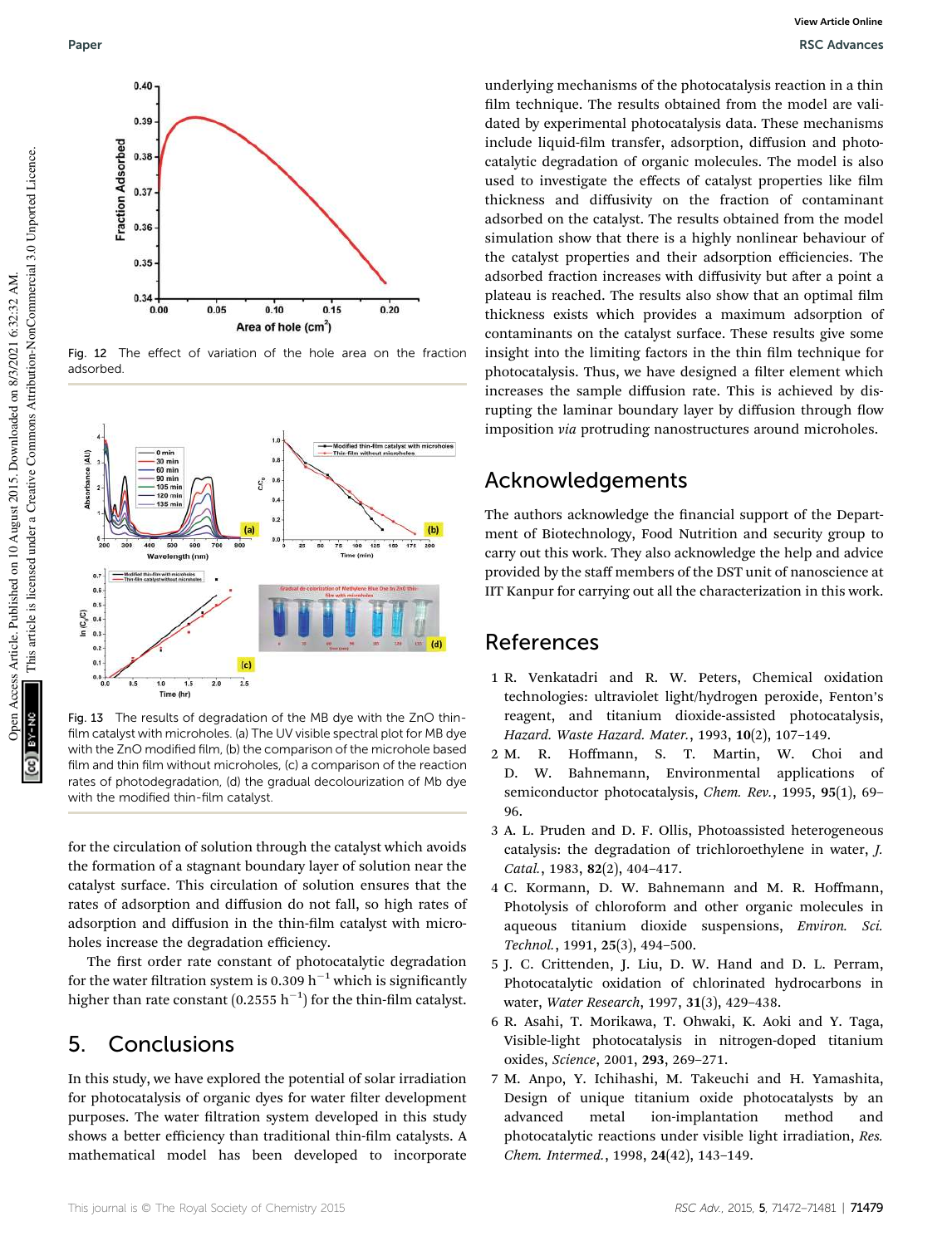- 8 H. Kyung, J. Lee and W. Choi, Simultaneous and synergistic conversion of dyes and heavy metal ions in aqueous  $TiO<sub>2</sub>$ suspensions under visible-light illumination, *Environ. Sci. Technol.*, 2005, 39(7), 2376–2382.
- 9 Y. I. Matatov-Meytal and M. Sheintuch, Catalytic abatement of water pollutants, *Ind. Eng. Chem. Res.*, 1998, 37(2), 309– 326.
- 10 R. A. Nageswara, B. Sivasankar and V. Sadasivam, Kinetic study on the photocatalytic degradation of salicylic acid using ZnO catalyst, *J. Hazard. Mater.*, 2009, 166(2), 1357– 1361.
- 11 J. Wang, Z. Jiang, L. Zhang, P. Kang, Y. Xie, Y. Lv, R. Xu and X. Zhang, Sonocatalytic degradation of some dyestuffs and comparison of catalytic activities of nano-sized  $TiO<sub>2</sub>$ , nanosized ZnO and composite  $TiO<sub>2</sub>/ZnO$  powders under ultrasonic irradiation, *Ultrason. Sonochem.*, 2009, 16(2), 225–231.
- 12 M. Muruganandham and J. J. Wu, Synthesis, characterization and catalytic activity of easily recyclable zinc oxide nanobundles, *Appl. Catal., B*, 2008, 80(1), 32–41.
- 13 J. C. Lee, S. Park, H.-J. Park, J.-H. Lee, H.-S. Kim and Y.-J. Chung, Photocatalytic degradation of TOC from aqueous phenol solution using solution combusted ZnO nanopowders, *J. Electroceram.*, 2009, 22(1–3), 110–113.
- 14 A. A. Khassin, T. M. Yurieva, V. V. Kaichev, V. I. Bukhtiyarov, A. A. Budneva, E. A. Paukshtis and V. N. Parmon, Metal– support interactions in cobalt-aluminum co-precipitated catalysts: XPS and CO adsorption studies, *J. Mol. Catal. A: Chem.*, 2001, 175(1), 189–204.
- 15 S. Chen, W. Zhao, W. Liu and S. Zhang, Preparation, characterization and activity evaluation of p–n junction photocatalyst p-ZnO/n-TiO<sub>2</sub>, Appl. Surf. Sci., 2008, 255(5), 2478–2484.
- 16 S. Rehman, R. Ullah, A. M. Butt and N. D. Gohar, Strategies of making TiO<sub>2</sub> and ZnO visible light active, *J. Hazard. Mater.*, 2009, 170(2), 560–569.
- 17 K. Vinodgopal and P. V. Kamat, Enhanced rates of photocatalytic degradation of an azo dye using  $SnO<sub>2</sub>/TiO<sub>2</sub>$ coupled semiconductor thin films, *Environ. Sci. Technol.*, 1995, 29(3), 841–845.
- 18 B. Neppolian, H. C. Choi, S. Sakthivel, B. Arabindoo and V. Murugesan, Solar/UV-induced photocatalytic degradation of three commercial textile dyes, *J. Hazard. Mater.*, 2002, 89(2), 303–317.
- 19 S. Lathasree, A. Nageswara Rao, B. SivaSankar, V. Sadasivam and K. Rengaraj, Heterogeneous photocatalytic mineralisation of phenols in aqueous solutions, *J. Mol. Catal. A: Chem.*, 2004, 223(1), 101–105.
- 20 C. Lizama, J. Freer, J. Baeza and H. D. Mansilla, Optimized photodegradation of Reactive Blue 19 on  $TiO<sub>2</sub>$  and ZnO suspensions, *Catal. Today*, 2002, 76(2), 235–246.
- 21 A. Akyol, H. C. Yatmaz and M. Bayramoglu, Photocatalytic decolorization of Remazol Red RR in aqueous ZnO suspensions, *Appl. Catal., B*, 2004, 54(1), 19–24.
- 22 M. Mahalakshmi, S. Vishnu Priya, B. Arabindoo, M. Palanichamy and V. Murugesan, Photocatalytic degradation of aqueous propoxur solution using  $TiO<sub>2</sub>$  and

Hβ zeolite-supported TiO<sub>2</sub>, *J. Hazard. Mater.*, 2009, 161(1), 336–343.

- 23 S. K. Kansal, M. Singh and D. Sud, Studies on photodegradation of two commercial dyes in aqueous phase using different photocatalysts, *J. Hazard. Mater.*, 2007, 141(3), 581–590.
- 24 S. G. Botta, J. A. Navío, M. C. Hidalgo, G. M. Restrepo and M. I. Litter, Photocatalytic properties of  $ZrO<sub>2</sub>$  and Fe/ZrO<sub>2</sub> semiconductors prepared by a sol–gel technique, *J. Photochem. Photobiol., A*, 1999, 129(1), 89–99.
- 25 S. B. Sadale, S. M. Chaqour, O. Gorochov and M. Neumann-Spallart, Photoelectrochemical and physical properties of tungsten trioxide films obtained by aerosol pyrolysis, *Mater. Res. Bull.*, 2008, 43(6), 1472–1479.
- 26 M. Hepel and J. Luo, Photoelectrochemical mineralization of textile diazo dye pollutants using nanocrystalline  $WO<sub>3</sub>$ electrodes, *Electrochim. Acta*, 2001, 47(5), 729–740.
- 27 A. Gupta, S. S. Pandey, M. Nayak, A. Maity, S. Basu Majumder and S. Bhattacharya, Hydrogen sensing based on nanoporous silica-embedded ultra dense ZnO nanobundles, *RSC Adv.*, 2014, 4(15), 7476–7482.
- 28 A. Gupta, K. Mondal, A. Sharma and S. Bhattacharya, Superhydrophobic polymethylsilisesquoxane pinned one dimensional ZnO nanostructures for water remediation through photo-catalysis, *RSC Adv.*, 2015, 5, 45897–45907.
- 29 D. F. Ollis, Contaminant degradation in water, *Environ. Sci. Technol.*, 1985, 19(6), 480–484.
- 30 D. F. Ollis, E. Pelizzetti and N. Serpone, Photocatalyzed destruction of water contaminants, *Environ. Sci. Technol.*, 1991, 25(9), 1522–1529.
- 31 S. Kurinobu, K. Tsurusaki, Y. Natui, M. Kimata and M. Hasegawa, Decomposition of pollutants in wastewater using magnetic photocatalyst particles, *J. Magn. Magn. Mater.*, 2007, 310(2), e1025–e1027.
- 32 J. Crank, *The mathematics of di*ff*usion*, Clarendon press, Oxford, 1975, vol. 2, p. 3.
- 33 K. Vinodgopal, S. Hotchandani and P. V. Kamat, Electrochemically assisted photocatalysis: titania particulate film electrodes for photocatalytic degradation of 4-chlorophenol, *J. Phys. Chem.*, 1993, 97(35), 9040–9044.
- 34 R. P. Schwarzenbach, P. M. Gschwend and D. M. Imboden, *Environmental Organic Chemistry*, Wiley, New York, 1993.
- 35 B. A. Finlayson, *The method of weighted residuals and variational principles*, SIAM, 2013, vol. 73.
- 36 J. C. Butcher, *The numerical analysis of ordinary di*ff*erential equations: Runge*–*Kutta and general linear methods*, Wiley-Interscience, 1987.
- 37 J. C. Crittenden, B. W. C. Wong, W. E. Thacker, V. L. Snoeyink and R. L. Hinrichs, Mathematical model of sequential loading in fixed-bed adsorbers, *J. - Water Pollut. Control Fed.*, 1980, 2780–2795.
- 38 Z. R. Khan, M. Shoeb Khan, M. Zulfequar and M. Shahid Khan, Optical and structural properties of ZnO thin films fabricated by sol–gel method, *Mater. Sci. Appl.*, 2011, 2(5), 340.
- 39 H. S. Hamid and F. Eric, XPS & FTIR study of adsorption characteristics using cationic and anionic collectors on smithsonite, *J. Miner. Mater. Charact. Eng.*, 2006, 5(1), 21.